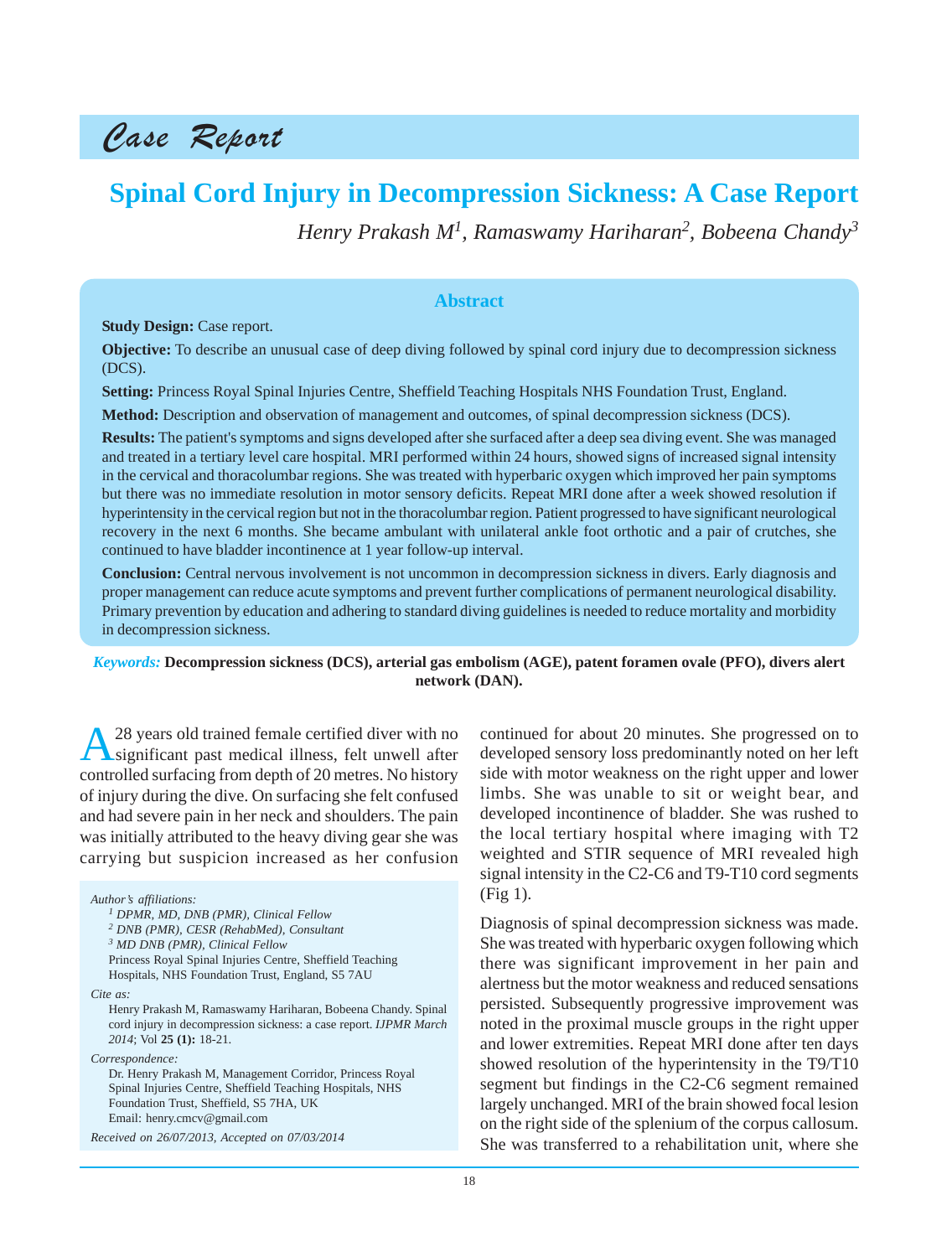

**Fig 1-** *MRI Showing High Signal Intensity in C<sub>2</sub>-C<sub>6</sub> and T9T10 Cord Segments*

continued to neurologically improve over the next few weeks. Following six months from the time of injury she became independent in all her activities of daily living and was able to ambulate with a pair of crutches and right ankle foot orthosis. She remained incontinent and was managing her bladder with clean intermittent catheterisation at discharge but eventually opted to have a suprapubic catheter.

### **Discussion:**

We tend to hear a lot of the word "decompression" following spinal injuries which implies to the fact that the patient has had a surgical decompression of their spinal canal to reduce the impending damage to the spinal cord. Rarely do we hear or see a case of spinal injury and paralysis following decompression sickness (DCS) in our rehabilitation centres.

DCS was first described in 1841 and was commonly



**Fig 2-** *Diagramatic - Henry's Law (a)* **Fig 3-** *Diagramatic - Henry's Law (b)*

called the 'Bends'. DCS is commonly seen in under water and high altitude events and recreational activities, when the individual is subjected to sudden barometric pressure changes. In physics Henry's law states that "At a constant temperature, the amount of a given gas that dissolves in a given type and volume of liquid is directly proportional to the partial pressure of that gas in equilibrium with that liquid" (Figs  $2 \& 3$ ).

When surrounded by high pressure like in diving, inert gasses like nitrogen dissolve and accumulate in blood and the tissues. Then during rapid accent or decompression, the inert dissolved gases predominantly nitrogen, returns to its gaseous form (out gassing). This out gassing usually happens in the lungs but when out gassing is too rapid, a lag occurs before nitrogen can diffuse back to the non-fluid space. This delay precipitates nitrogen bubbling while still in the fluid state, which if in blood stream may cause embolism, and disrupt cell architecture when within tissues. Dysbarism encompasses the conditions of decompression sickness, arterial gas embolism and barotraumas, whereas decompression sickness and arterial gas embolism (AGE) are commonly classified together as decompression illness<sup>1</sup>. DCS is classified into type I, II and AGE. For decompression sickness, the pressure changes should be of sufficient duration to create a gas load but not necessarily saturate tissues, and the onset of symptoms may take anywhere between 0-36 hours. The neurological deficits can manifest in spinal cord or the brain.

DCS type I (mild, the bends occurring in 70-85%) accompanied by pain, rash and pruritis, are self resolving.

DCS type II (serious) could present as shock and nervous system involvement, of which the spinal cord lesions are the most common. Spinal cord involvement in DCS presents with back pain and signs of paraesthesia, motor weakness and loss of sphincter control. Among these,

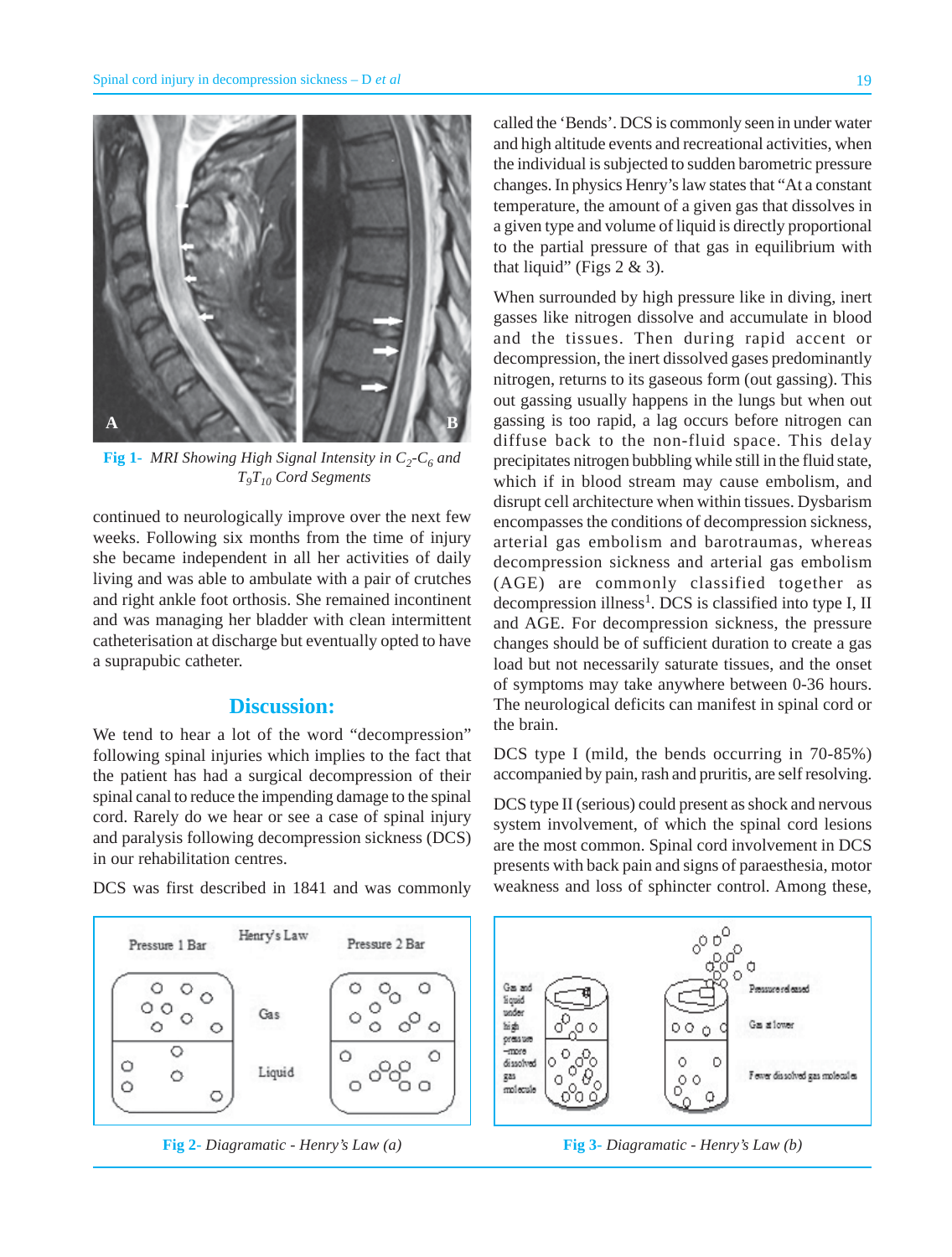symptoms of back pain and girdle pain after a diving episode has been shown to be closely associated with a diagnosis of spinal decompression sickness<sup>2,3</sup>. The pulmonary vasculature is able to filter the bubbles and micro-emboli to a certain extent depending on the size of the bubbles. The microbubbles which pass through the pulmonary capillaries and enter the systemic circulation surprisingly do not cause any damage. As this blood circulates in the cerebral vasculature, much of the oxygen is extracted from this blood by the cortical grey matter, and the remaining is drained by capillary free zone, long veins which supply the white matter of the mid brain and the spinal cord. In this area, any compromise by micro-emboli will cause the hypoxic damage and dysfunction of the blood CNS barrier, leading to inflammation, demyelination leading to physiological or physical axonal dysfunction, also termed as perivenous syndrome<sup>4</sup>. This venous ischaemia of the cord causes myelitis in the cord in most patients with a diagnosis of DCS of the spinal cord. Interestingly, studies have shown that the blood bubble interface can cause mechanical stretch of the blood vessels and cause a foreign body effect that causes release of vasoactive amines and activates the complement and the coagulation pathways, aiding in formation of thrombus<sup>5,6</sup>.

Another factor which can augment bubbles to come into the systemic circulation directly bypassing the pulmonary filter is patent foramen ovale. The prevalence of probe patent foramen ovale is about 27% in the normal population<sup>7</sup>. The DAN Report on Decompression Illness, Diving Fatalities and Project Dive Exploration, in 2006 had analysed 8,000 divers for around 100,000 dives and has reported an incidence of DCS as 3.6 per 10,000 dives<sup>8</sup>. Analysis of a cohort of divers with a diagnosis of DCS showed 50 -53% of them had a PFO, and in the group of divers who did not have a diagnosis of DCS, the incidence of PFO was  $8\%$ <sup>9</sup>.

AGE occurs immediately after resurfacing, affecting the brain more than the spinal cord and is associated with complaints of headaches, giddiness, anxiety, altered sensorium and stroke. It can also cause embolism of the coronary vessels and lead to arrhythmia's and myocardial infarction.

**Incidence of DCS:** According to statistics from the US the incidence of DCS in divers is about 1000 per year<sup>10</sup>. Marx *et al* in 2010 showed the incidence of decompression sickness to be about 2.8 cases per 10,000 dives, with the risk 2.6 times more in males than in females. The DAN report of the "Project Dive Exploration" which reviewed data up to the year 2002 from 50,150 dives showed that the incidence was about 0.05% where as the DAN report based on DCS claims from the year 2000 to 2007 found to be about 217 cases per 100,000 (0.21%) among insured members. There is no substantial data from the Indian subcontinent, but there has been some surveys conducted among the Urak Lawoi fishermen from Thailand who dive using surfacesupplied compressed air through rubber tubes. They found the diving related morbidity to be about 550 per 100,000 person-years and a mortality rate of approximately 300 per  $100,000$  person-years<sup>11</sup>.

#### **Management:**

Patient must be kept supine, as the head down position increases risk of further damage to the blood brain  $barrier<sup>12</sup>$ . Treated with hyperbaric oxygen therapy is recommended, if near a centre with this facility. Otherwise, treating with 100% oxygen washes out and reduces risk of further damage by the dissolved nitrogen. It is more effective if administered within the first four hours and also reduces the number of therapies required<sup>13</sup>.

Antiplatelets after ruling out, intracerebral and other hemorrhagic lesions, have been tried, though there is no evidence for this is not intervention<sup>14</sup>.

Intubation, cardiopulmonary resuscitation, and chest tube insertions should be performed where ever necessary. Rehydration with intravenous fluids, with constant monitoring of haemodynamic parameters till adequate renal perfusion and urine output is obtained. Neurological symptoms, pulmonary symptoms, and skin changes should be managed with hyperbaric oxygen therapy if seen within 10 to 14 days of development.

The diagnosis of DCS is primarily based on history and clinical findings. Hyperbaric oxygen treatment should not to be delayed if DCS is the most likely diagnosis. Differential diagnosis includes alcohol/substance abuse, deep vein thrombosis, pulmonary embolism, hyperventilation syndromes and vasogenic shock. Full blood counts, electrolytes, blood sugars, arterial blood gases to be measured and appropriately corrected. Chest x-ray is done to rule out lung conditions like pneumothorax, pneumomediastinum, subcutaneous emphysema. If sensorium continues to deteriorate CT of head is required to rule out other causes of brain injury. Imaging with T2 and FLAIR sequences of MRI may show focal lesion in the spinal cord and brain. The sensitivity of picking up a lesion in the brain is more,